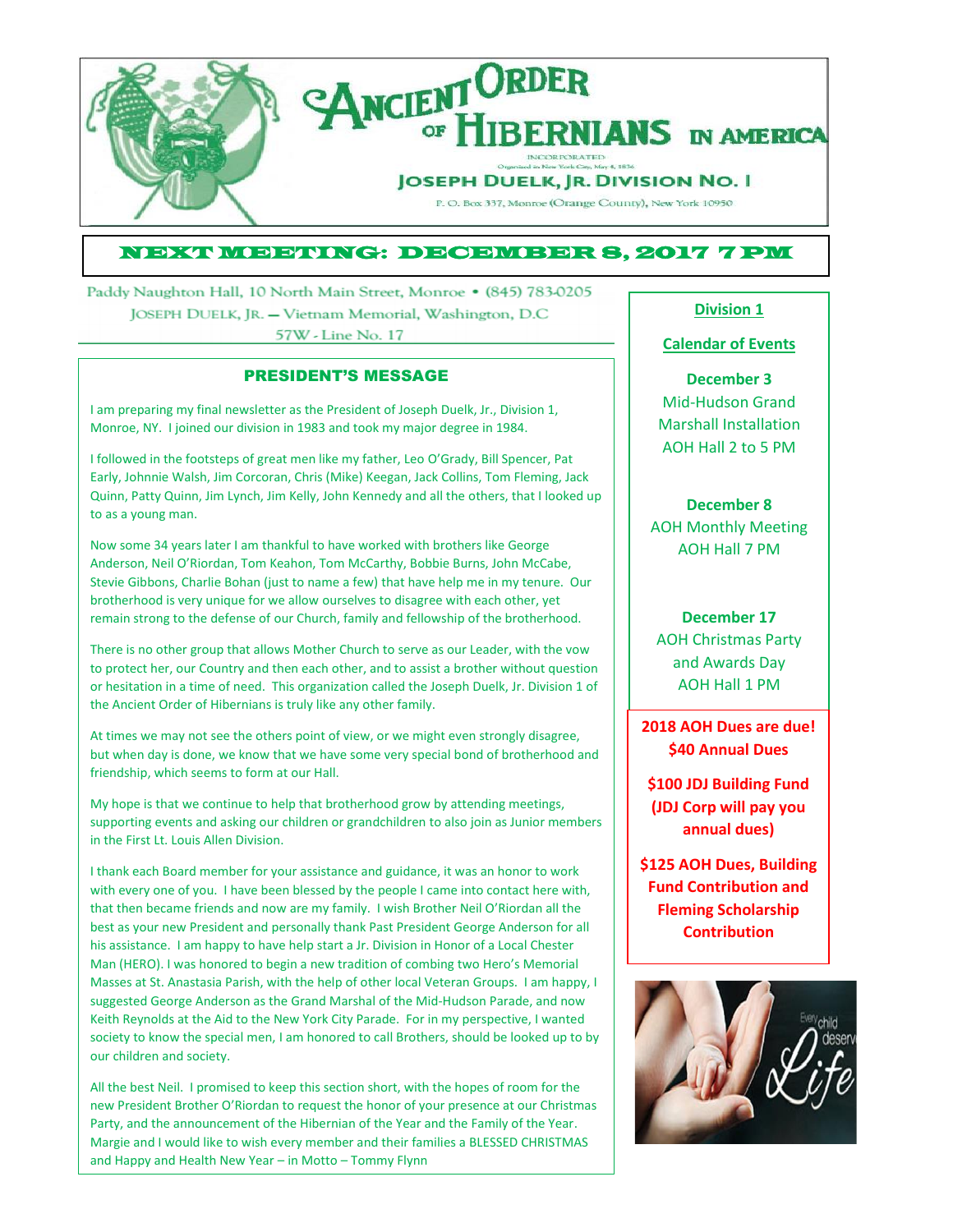# Division Events Food Pantry Donation Day



AOH Division 1, in conjunction with the AOH Division 1 Juniors, held a Monroe Food Pantry Food Drive on Saturday November 18<sup>th</sup> and Sunday November 19<sup>th</sup>. The Drive benefited Our Father's Kitchen of Sacred Heart Parish, as well as the Methodist and Presbyterian Church Food Pantries.

Assisting those days were George Anderson, Neil O'Riordan, Mike Lynch, Jim Schmidt, Billy Coffey, Chris DeBold, Junior Division President DeClan DeBold, William Coffey, Conor Cuniffe, Harry Sullivan, Liam Parker, Tyler and Conor Flynn, Anthony Melo and Liam Ronayne. 10 shopping cart-full loads of donated food and \$113 in cash donation were raised over the 2 days.



**Visit our Website at aohdiv1.org. Newsletter submissions may be mailed to recordingsecretary@aohdiv1.org**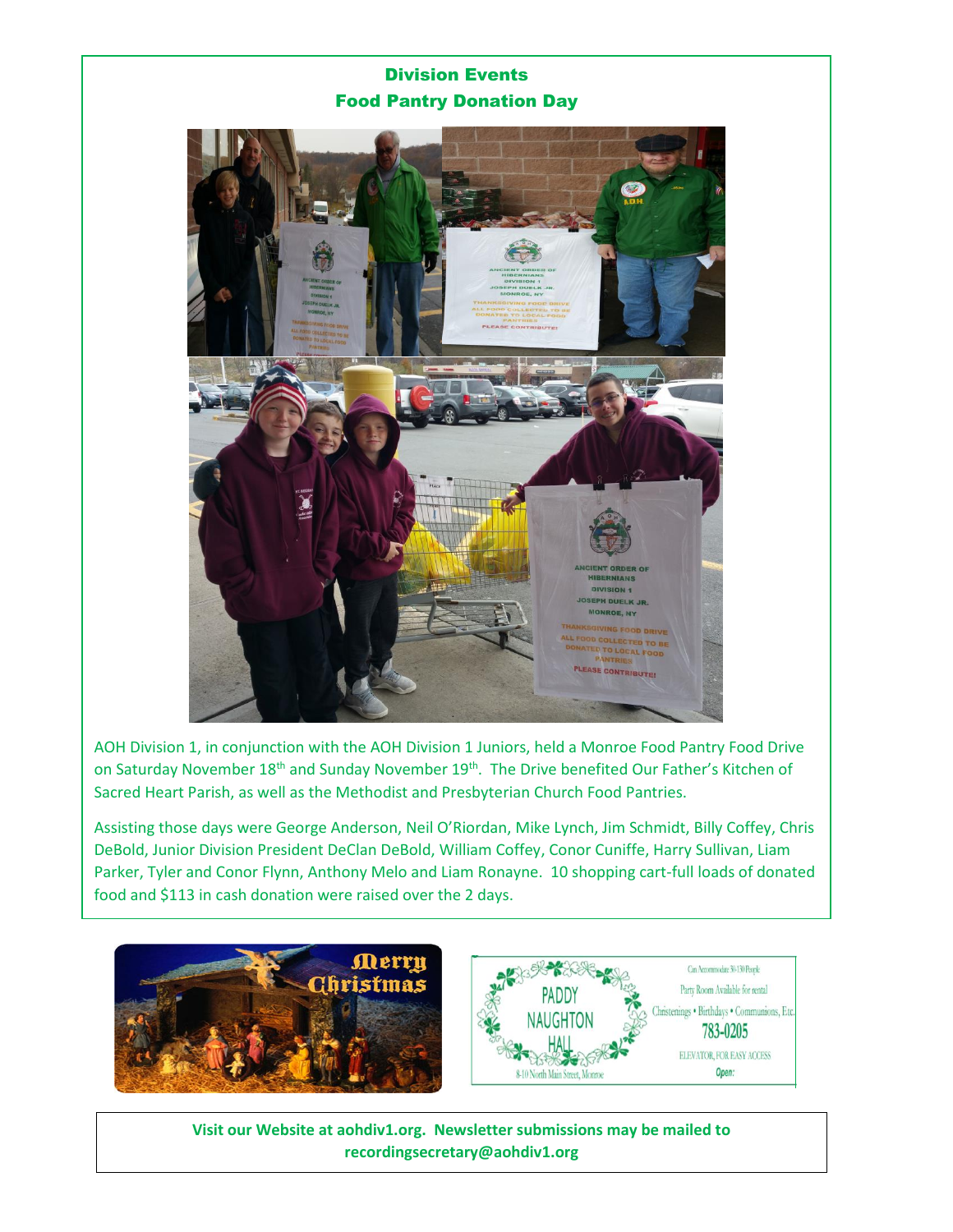## Please Patronize Our Advertisers!